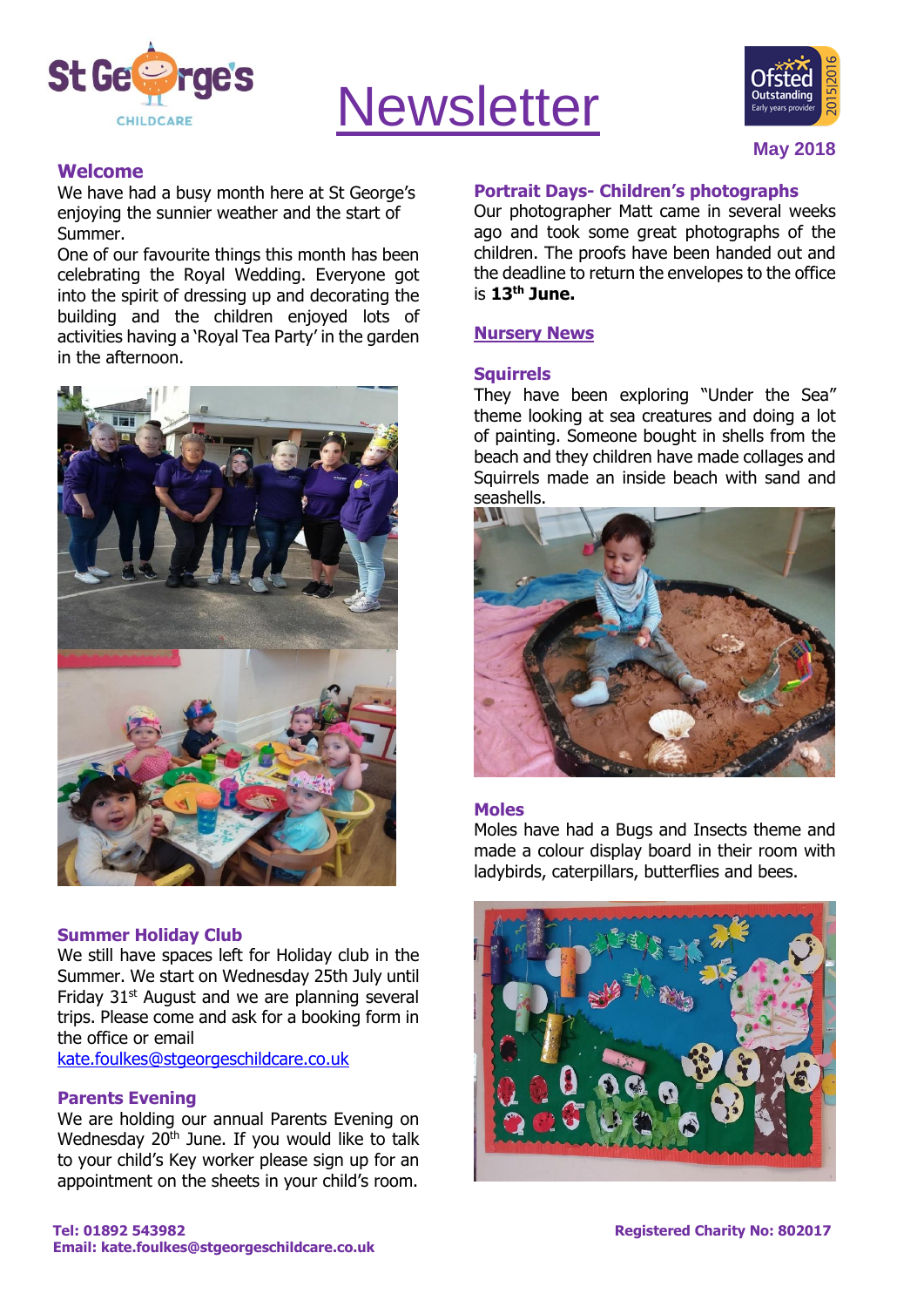#### **Badgers**

Their theme has been Mini beasts and the children have been discovering all about little creatures and incorporating this into their craft play.



Badgers have also been learning and talking about new life in Spring. They planted seeds in the allotment and are keen to see them grow.



# **After School Club**

The theme for ASC has been all about recycling. The children have started making and designing posters. The winning poster will be displayed around St George's and the winner will receive a prize. Your support on this project would appreciated.



# **Holiday Club**

The Holiday Club have been very creative this week making flower print art, salt dough model making and making slime.



#### **Little Dragons**

They used some of their fundraising money to invite Joe from ZooLab into show the children some exotic animals. They were very brave to hold some but luckily the tarantula stayed in the box!



# **Kitchen**

Sherrell has been busy coming up with a new St George's summer menu and will commence on Monday 4th June.

**Tel: 01892 543982 Registered Charity No: 802017 Email: kate.foulkes@stgeorgeschildcare.co.uk**